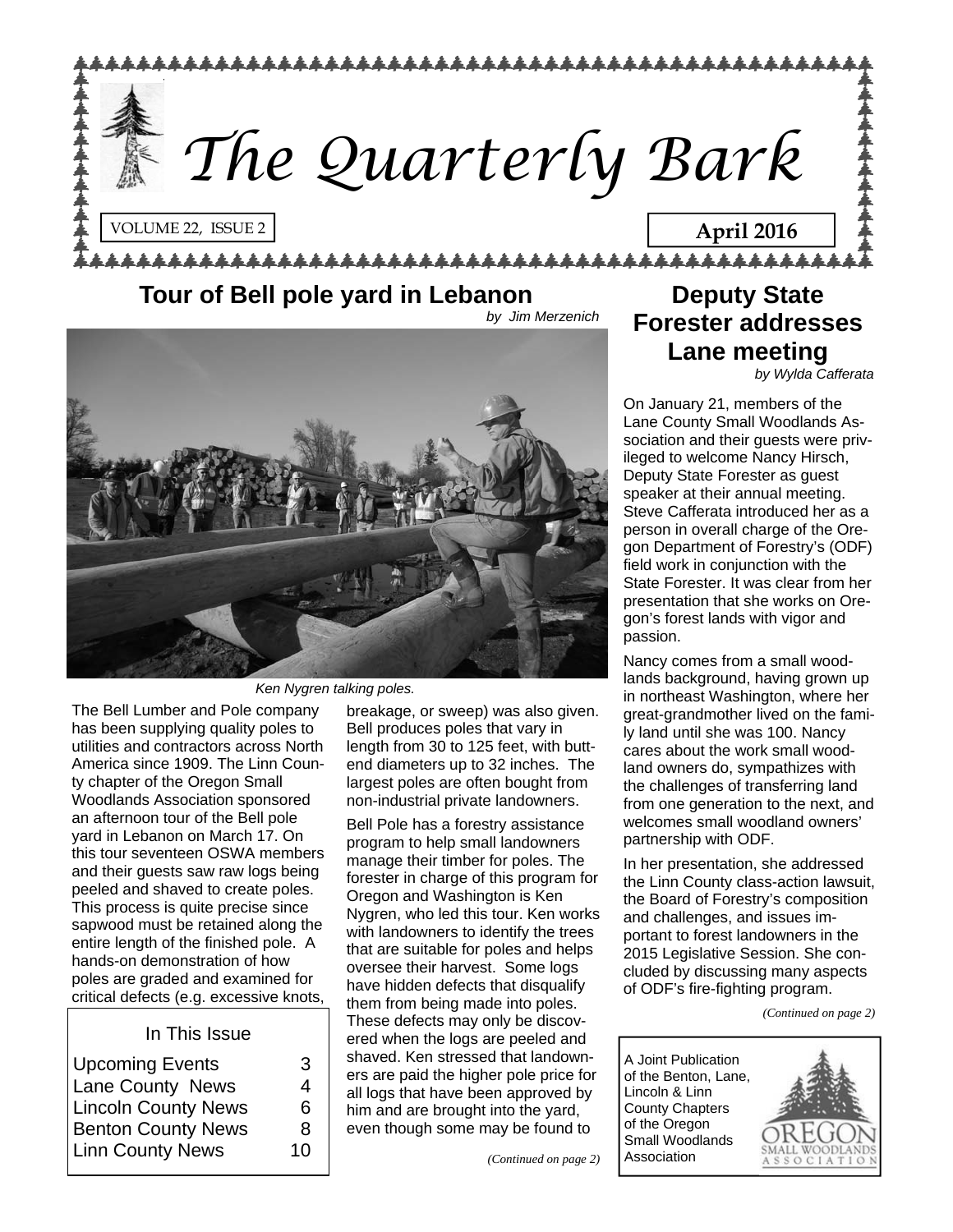## **Pole yard tour**

#### *(Continued from page 1)*

have these defects. More information on this management assistance program can be found at <http://belltimber.com/>.

The Linn County chapter is planning to have a follow-up tour of a pole harvest area in June or July. If you are interested in managing your timber for poles or need more information you can contact Ken Nygren at [woodsmantwo@gmail.com](mailto:woodsmantwo@gmail.com) or (971) 241-0268.





*The Quarterly Bark* 

Published four times a year in January, April, July and October.

Editor: John Westall 12090 Rolling Hills Road Monmouth, Oregon 97361-4600 503-838-1436 westallj@att.net

Letters to the Editor accepted but may be edited for content and length. The views and or opinions herein expressed may not necessarily be the opinion of the Benton, Lane, Lincoln or Linn County members or of the editor.



A quarterly publication of the Benton, Lane, Lincoln and Linn County Chapters  $\widehat{\mathrm{OREGON}}$  of the Oregon Small **Woodlands Association** 

## **Nancy Hirsch addresses Lane meeting**

ODF has a good, long-standing relationship with the counties, Nancy asserted, and ODF works with them to provide the greatest permanent value. At issue in the \$1.4 billion lawsuit is ODF's responsibility to provide for social and ecological as well as economic value. The issue is absorbing much of Nancy's time. *(Continued from page 1)* 

She reminded us that the sevenmember Board of Forestry is appointed by the Governor and approved by the senate. Board members serve four year terms, and may serve two consecutively. Nancy regrets that Gary Springer, from northwest Oregon, will be going off the Board. In Nancy's view, Gary epitomizes a Board member who knows what forestry in Oregon is all about. Board members are all volunteers who face many challenges in attempting to balance mandated economic, social, and ecological values.

Nancy highlighted two bills from the 2015 Legislative Session important to small woodland owners, on which ODF had influence: HB 3549 on pesticide licensing and reporting, and HB 3013 that allows food plots for wildlife. Nancy assured the group that OSWA's voice counts and we need to continue to tell our story,

both to the Board of Forestry and to the Legislature.

Nancy has wide and varied experience working with fire in Oregon, from fire-fighting in the 1980s to her work as a District Forester, as an Incident Commander of an ODF fire team, as Chief of Fire in 2013 and Chief of State Lands in 2014 and in her current work as well. On the same day she addressed the LCSWA meeting, she had spent six hours with the Fire Protection Review Committee. Its objectives are to answer these three questions: how can we fund increasing fire costs; how can we develop a sustainable organization to fight fire and simultaneously accomplish ODF's other forest management responsibilities; and how can we deal with the systemic problem of land that is not managed.

Nancy noted that meetings are open to the public and meeting dates are posted on the ODF website. When asked how ODF approaches fire on a small woodland owner's land, Nancy emphasized that ODF tries to build relationships with landowners prior to any fire. If a fire becomes large and an incident team is called in, the team communicates with



Contact: Levi Beelart 24044 Decker Rd. Corvallis OR 97333 541-954-0282 [BandGLogging.com](http://bandglogging.com/)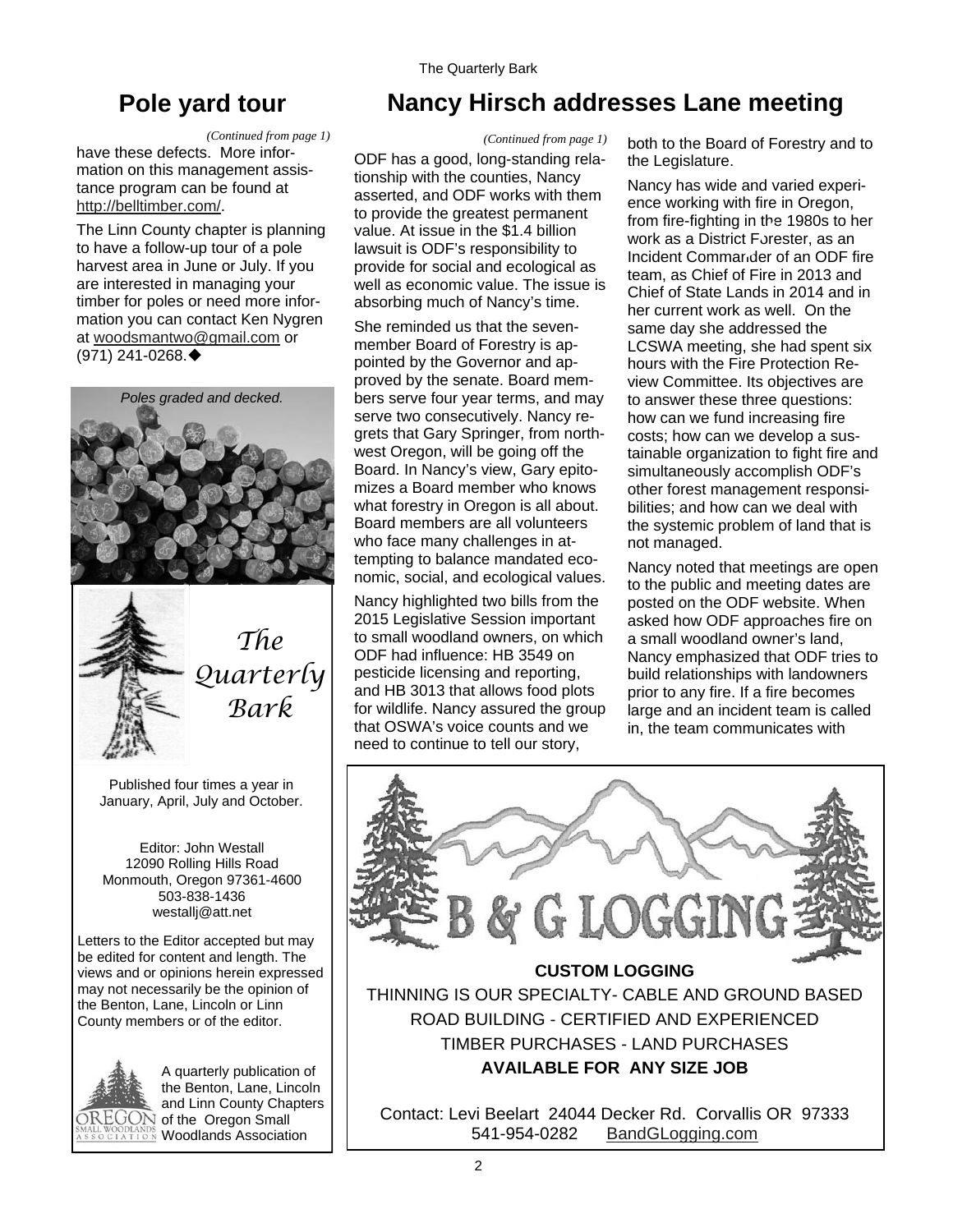landowners face-to-face through a liaison officer, opens fire-related conference calls to landowners, and uses social media as well. Nancy reported that Oregon's complete and coordinated approach to fire is the envy of other states.

Lane County Small Woodland Owners members left the meeting impressed with Nancy's ability to bring clarity to complex issues and with her understanding of how these issues affect small woodland owners. We appreciate her making time for us in her busy schedule.  $\blacklozenge$ 



### **Upcoming events**

#### **OSU Extension Online Calendars**

For events in and around **Benton, Linn and Polk Counties** check [http://extension.oregonstate.edu/benton/forestry/events.](http://extension.oregonstate.edu/benton/forestry/events)

Also, you can sign up for the *Compass* **and** *Needle* mailing list to receive an e-mail notice when an event is scheduled: send a request to [jody.einerson@oregonstate.edu](mailto:jody.einerson@oregonstate.edu) or phone Jody at 541-766-6750.

For events in and around **Lincoln County**, see [http://extension.oregonstate.edu/lincoln/forestry/news.](http://extension.oregonstate.edu/lincoln/forestry/news)

**Starker Lectures,** April 7-8 at OSU. Google "Starker Lecture Series" for details.

**Tour of Cedar Creek Family Forest,** Thursday, April 28, 3-5 pm, west of Philomath. Details p. 8.

**Plant ID Class**, Wednesday, May 11, 6:30 - 8 pm, Waterloo County Park near Lebanon. Details p.10. RSVP requested.

**Linn County Howdy Neighbor Tour**, Saturday, May 14, Merzenich Oak Basin Tree Farm near Brownsville. Details p. 10. **RSVP**.

**Corvallis Watershed Forest Tour**, Thursday, May 26, 1-4 pm, west of Philomath. Details p. 8. **RSVP**.

**Lane County Howdy Neighbor Tour**, Saturday, June 4, Bauman Tree Farm. Details, p. 4. **RSVP**.

**OSWA Annual Meeting**, June 9- 11, Baker City. Details sent by mail to OSWA members in April.

**Small-Scale Tractor Logging,**  Thursday, June 30, 6-8 pm, Hibbs-Karr tree farm near Airlie. Details p.8.

**Linn County Summer Picnic**, Saturday, July 30, Wolthuis property near Sweet Home. More information p. 10.

**Benton County Summer Picnic and Tour**, Saturday, August 6, near Hoskins. More information p. 8.

**Coastal forest tour**, Saturday, August 13, Rankin tree farm, south of Florence. More information p. 4.

**Linn County TFOY Tour**, Saturday, August 20, Holmberg tree farm near Lebanon. More information p. 7.

**Lincoln County TFOY and Howdy Neighbor Tour**, Saturday, August 20, Dahl Tree Farm. More information p.  $7.$ 

Giustina Resources, LLC

# **PURCHASING LOGS, TIMBER & TIMBERLAND**

DOUGLAS FIR WHITEWOODS CEDAR Sort-Yards at: Dexter Molalla Rainier Philomath

FOR MORE INFORMATION OR TO ARRANGE<br>A MEETING, PLEASE CONTACT:

Jeanne Shuttleworth 541.517.9707

**Kevin Merritt** 541.954.2230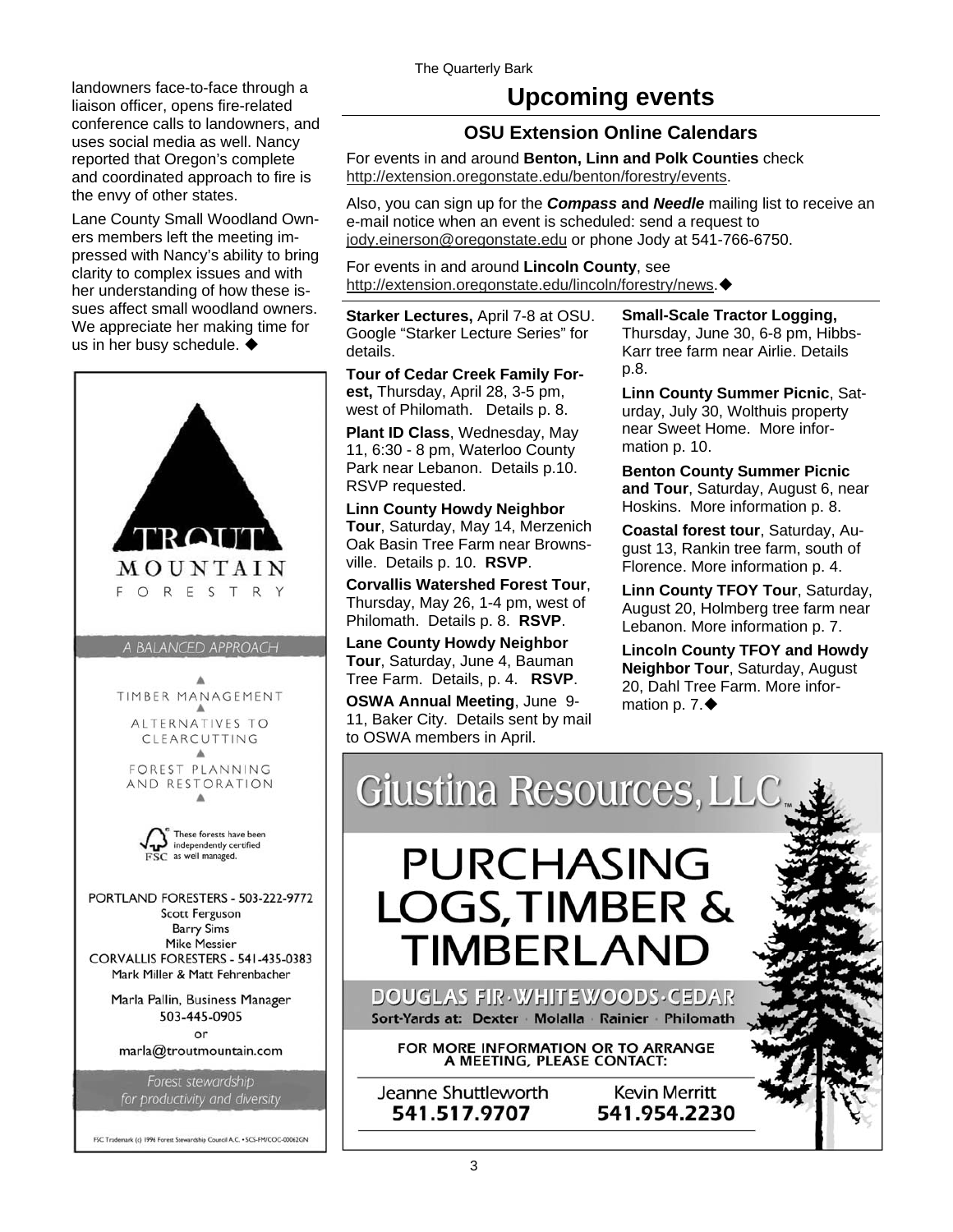The Quarterly Bark *Lane County News* 

### **Winter 2016 activities**

LCSWA's annual meeting was once again a success. Over 70 members attended on Thursday, January 21 at the Eugene Elks. The event provided attendees an opportunity to come together for dinner, socialize and visit with friends and folks of common backgrounds and similar interests. Jim James, OSWA Executive Director updated us on OSWA activities over this past year and what to expect out of the just completed legislative session. The implementation of revised riparian rules was at the center of attention with ODF implementing the new rules by 2017. OSWA continues to follow the process and will keep members informed. Nancy Hirsch, Deputy State Forester, updated us



*Michael Atkinson and Dick Beers recognized for 50 years and 25 years of Tree Farm membership by Jim James, representing the Oregon Tree Farm System..* 

**Lane County Chapter Board of Directors**  Mike Atkinson, Treasurer 1964coyote1963@gmail.com Dick Beers, Vice President rbeers2606@comcast.net Tom Bauman lindsayga@peak.org Wylda Cafferata wyldac@gmail.com Jim Christian christmastreeland@yahoo.net Gary Jensen (President) treegary@aol.com Rick Olson rolson2@attglobal.net Alan Petersen 541-746-3929 Chuck Volz chuckvolz67@gmail.com

on Oregon Department of Forestry issues and concerns covering 2015 and through 2016. These include: changing riparian rules on the west side; upcoming litigation being enacted by Linn County over financial returns on state owned forest lands; aerial spraying of herbicides in and around rural properties; and the state's financial burden with fire suppression activities. *by Gary Jensen, LSWA President* 

On Saturday, February 2 LCSWA held its annual seedling sale. The sale was staged at Alton Baker Park on Saturday morning beginning at 8:00 am and seedlings were sold out by 11:00 am. A special note of thanks goes out to Mike and Connie Atkinson for organizing the sale and to all who provided their time assisting with making the event happen. Due to the shortage of seedlings from nurseries, we had only about 4,000 seedlings for sale.

**Upcoming events***.* Saturday, June 4 a *Howdy Neighbor! Tour* will be held on the Bauman Tree Farm, south of Veneta at 84289 Territorial Hwy, 9:30 am - 3:30 pm. The day will provide on-the-ground tours of

forest management activities as well as presentations by professionals covering a variety of topics including: Growing Forests; Forest Health & Disease; Forest Habitat & Wildlife; and, Making a Living off Your Tree Farm. Put the date on your calendar. RSVP to Dick Beers, 541-687- 1854, [rbeers2606@comcast.net](mailto:rbeers2606@comcast.net),

A tour is in the works for a late summer event, Saturday, August 13 at the Rankin Tree Farm south of Florence on the South Slough. The tour will provide an overview of Oregon's coastal forests, their diversity of species and the impact new riparian rules will have on land owners. More information will be coming as we finalize the plan.

**New Extension forester***.* The OSU Extension Service has hired an Extension Forester for Lane County, Lauren Grand. Lauren holds a BS in Environmental Sciences from the University of California- Berkeley (with minors in Forestry & Natural Resources Education) and an MS in Forest Resources from the University of Washington. Lauren has worked for the Fire Ecology Laboratory at the University of California-Berkeley, the US Forest Service Pacific Northwest Research Station



**Buying Logs/Timber/Timber Land**

**Douglas Fir Hemlock Grand Fir White Fir**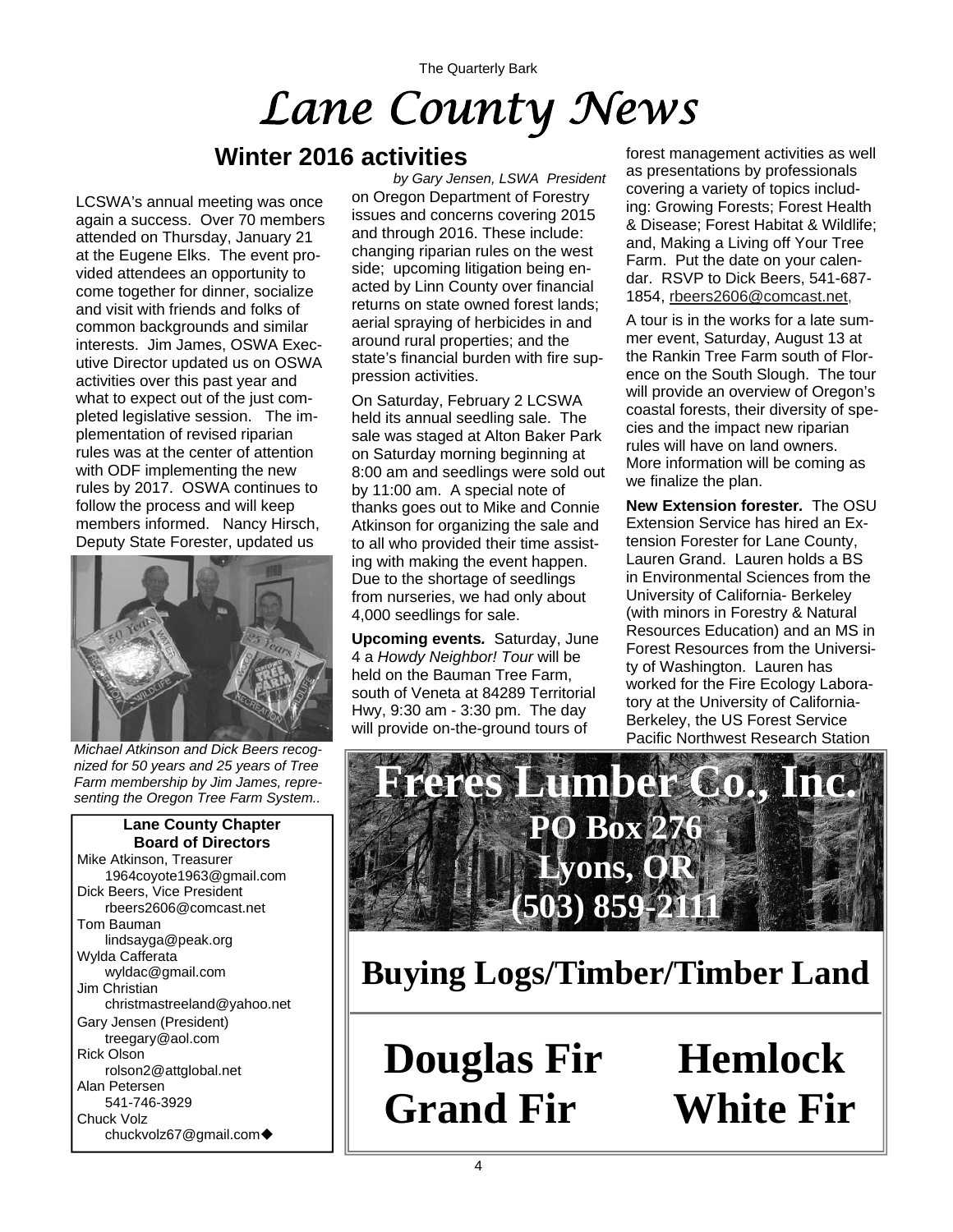and as a Wood Properties and Sustainability Consultant to Vinawood Ltd. in Vietnam. For the past 2 ½ years she has worked as the North Puget Sound Forestry Program Coordinator with Washington State Extension, where she has developed and delivered a wide variety of forest stewardship educational programs for diverse audiences across six Washington counties. Lauren begins her job with Lane County Extension Service on April 4, 2016.

We look forward to seeing you at

### **Future of Extension Forestry in Lane County**

*by Lindsay Reaves* 

Lane County is consistently one of the top two timber producing counties in Oregon. It has a large private industrial timberland base and numerous family forestlands. OSU was forced to relocate its Extension Forester from Lane County in 2010, due to the lack of local funding support. OSU has once again placed an Extension Forester in Lane County, with salary and benefits paid by state funds, however, local funding must be available to provide office space, staff support, and to cover expenses associated with Lane County efforts. Without local support, the position will be placed in another county. Without Extension Forestry in Lane County, there is limited access to services that are particularly important to family forestland owners, such as onsite assistance and forestry education programs, such as Master Woodland Manager.

To support the Extension programs in Lane County, the Lane County Board of Commissioners unanimously agreed to place Measure 20 -239 on the May 2016 ballot. Measure 20-239 asks voters to approve 1.5 cents per \$1000 assessed value for a five year period with funds dedicated to the Extension programs in Lane County. If passed, an owner of a property with assessed value of \$200,000 would pay approximately

#### The Quarterly Bark

an additional \$3 per year. The local option tax would not result in loss of revenues for cities or other taxing districts. This tax would supplement, but not replace, self-funding efforts already in place. Programs and services supported are those identified as high priorities for OSU Extension in the needs assessment conducted by the University of Oregon.

For more information on Ballot Measure 20-239, contact [LaneEx](mailto:LaneExtension2016@gmail.com)[tension2016@gmail.com.](mailto:LaneExtension2016@gmail.com) Details about Extension's programs and services in Lane County, and the LCSWA's upcoming events. *Students present management plan.* funding proposal that was made to the Commissioners are on the Lane County Extension website: [http://](http://extension.oregonstate.edu/lane/SupportAndFunding) [extension.oregonstate.edu/lane/](http://extension.oregonstate.edu/lane/SupportAndFunding) [SupportAndFunding](http://extension.oregonstate.edu/lane/SupportAndFunding), which was a source for this article.  $\blacklozenge$ 

### **Forests Today and Forever teaches active forest management**

*by Wylda Cafferata* 

Forests Today and Forever (FTF) is a Lane County based non-profit organization with this mission: Promoting Forest Stewardship through Education. On January 29, it held its annual meeting to recognize volunteers and highlight accomplishments. Beth Krisko, the executive director, summarized 2015's events and described plans for 2016. A group of students from Shasta Middle School in Eugene demonstrated what they learned by participation in the FTF program, and Dr. Thomas Maness, Dean of OSU's College of Forestry, gave the crowd of 98 FTF volunteers a global perspective on forestry before narrowing his presentation down to forestry education in Oregon.

In 2015, Beth reported, FTF recorded 1139 volunteer hours and reached 2300 people through its many programs including Forest Field Days and associated classroom curriculum for middle school students, student tours at the Oregon Logging Conference, Seedlingto-Sawmill tours for teachers, and growing partnerships with various adult groups. Plans for 2016 include growing the adult outreach and forming new partnerships.



A group of seven middle school students under the guidance of Shasta Middle School Teacher Val Michalenko delighted the audience by demonstrating their grasp of active forest management. The FTF curriculum sets up a scenario where groups of four students assume the role of siblings who have inherited a tree farm. One sibling is interested in economic values, one in wildlife, one in soils and water resources, and one in recreation. They work together to create a management plan with the limitations that they cannot sell the land and must generate enough income to pay taxes. Students received a standing ovation for their presentation.

Dr. Thomas Maness, Dean of OSU's College of Forestry, thanked all the volunteers for the work they do. He reminded the group that the world's increasing population-seven billion now and nine billion by 2046-needs forest products and the knowledge to actively manage forests. He asserted that Western Oregon is the world's best place to grow trees, and contrasted the sustainability of wood to other building materials. He pointed out that OSU is the largest college of forestry in the country and growing. His goal is to double the enrollment from the current 1000 students to 2000. He emphasized that we all need to get the word out that the forest industry has a bright future. Forests Today and Forever welcomes new and returning volunteers. For more information, check [www.ForestsTodayAndForever.org.](http://www.ForestsTodayAndForever.org)

٠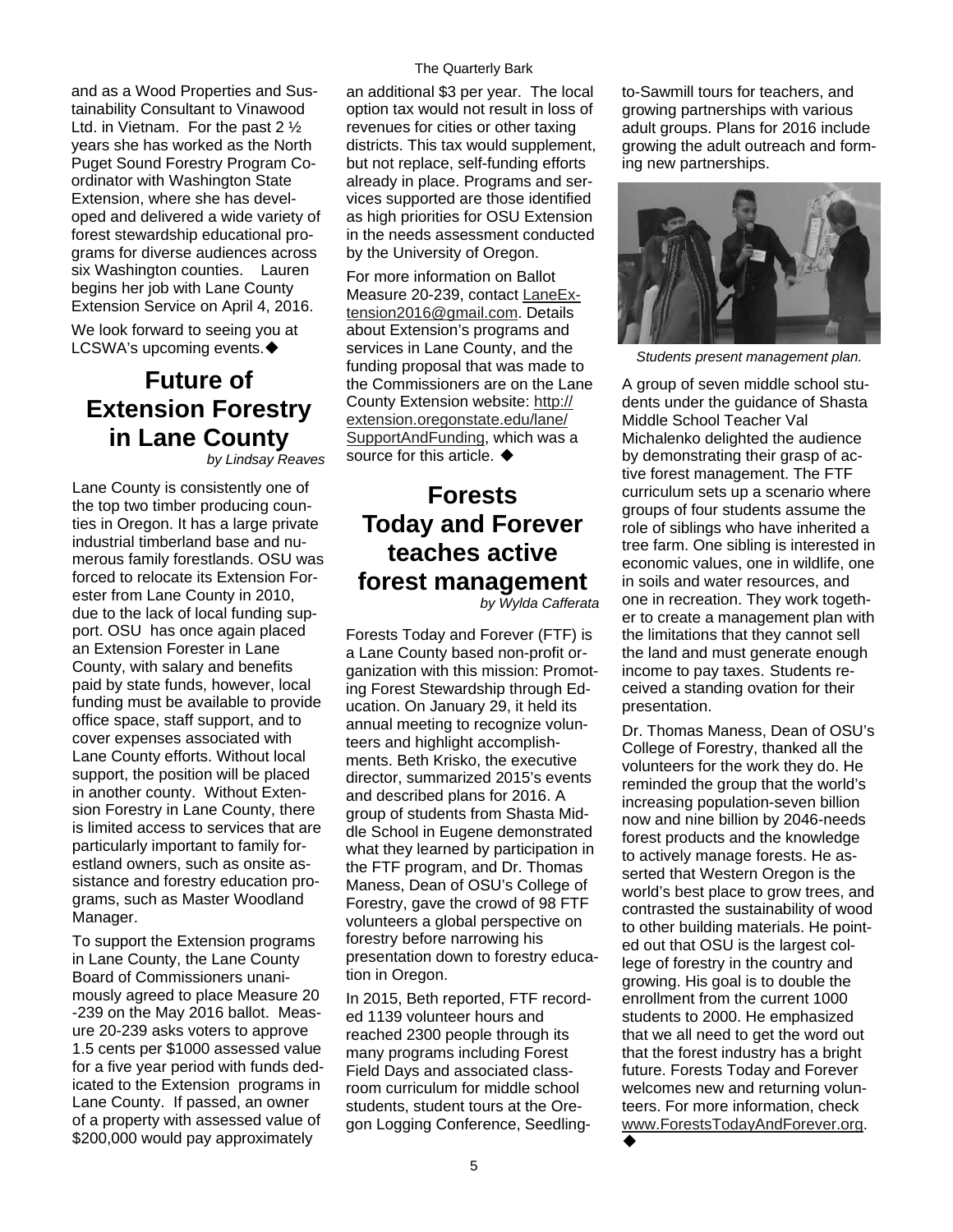# The Quarterly Bark *Lincoln County News*



### **President's Update**

*by Peter Bregman* 

Howdy from your county chairperson, who as of February the 19th became

partly bionic do to complete shoulder replacement. I am the first one in my family to receive new parts in his body. Because I was born in Holland in 1942 during the war, it was hard to find replacement parts for a model that old. The doctor had to modify the process by grinding up some of my tissue to build it up around the new parts, counting on the fact that it will grow and form more bone structure to hold my shoulder parts in place, so I can perform forestry labor again. In the fall I plan to have a right knee replacement; so by the time I am done with all the repairs, I will have spent all of my Medicare allowances and maybe some of yours too. The nice thing is that it all comes with a lifetime guarantee.

With my right hand and arm out of order, I realized that typing with the left hand alone takes me 3 times as long to complete this article. We want to thank everyone that kept Alice and me in their prayers. Alice is and has been receiving chemo treatments for leukemia; therefore, we hope we both will be able to travel back to Waldport by the time you receive this Bark edition because summers in Waldport are best for us.

#### **Lincoln County Chapter Directors**

| Peter Bregman, President                    | 209-604-7306 |
|---------------------------------------------|--------------|
| Joe Steenkolk, Vice. President 541-875-1541 |              |
| Judy Pelletier, Secretary                   | 541-336-3855 |
| Jan Steenkolk, Treasurer                    | 541-875-1541 |
| Nic Dahl, Membership                        | 541-444-1379 |
| Joe Steere, Past President                  | 541-996-3842 |
| Jim & Betty Denison                         | 541-875-2753 |
| Andy Kittel                                 | 541-961-6461 |
|                                             |              |

Our annual meeting was somewhat of a success, with about 60 individuals in attendance including all the speakers. We had speakers that were informative, covering many of the issues dealing with the continuing changes and encroachments by government agencies. I felt that there was not sufficient interest among the tree-farm owner chapter members who will be THE MOST affected by the new rules. We all will pay the price for these changes that are about to become permanent. The problem I see is that the changes were anticipated. Members of the Tree Farm community have dealt with many of these changes over the last 20 years, but, having fought similar battles, their will to fight seems to be diminishing.

The emphasis of the meeting was not just on the buffer setback rules but was also on the method in which the legislative rule making process evolves so that we can better understand the issues as well as the rule making process itself which is poorly understood by most of us.

As I am more of an outsider with a background in economics and finance, it appears to me that the rural community is paying a much higher

price for conserving our environment than the urban community. Blaming the farm community for stream/air pollution is unjust as the proportion of pollution from all *nonfarm* production and transport of goods to urban areas, far outweighs that of the farming community.

The rapid urban/suburban population growth in this and other states is not sustainable without having to make major changes in the way we deal with water resources and pollution control. The natural process of growth cannot be stopped; therefore the demand on resources will outpace their availability. Such an increase in pollution and the demand on water resources will overwhelm acceptable air quality and water availability (not to mention the effects of dam removal*).* Therefore, a more equitable allocation of dividing the resources will be required. The consequences of our in-actions to correct that will be much more substantial, versus taking a balanced approach now, in which common sense would have to be a dominating factor.

This is the opinion of your chapter president — any comments would be appreciated.  $\blacklozenge$ 



## **ALDER WANTED**

Also Maple & Ash Saw Logs, Timber, & Timber Deeds

Contract Procurement Foresters at...

#### Eugene

Tim Tracy: 541-231-4758 Dick Walton: 541-206-4105

Garibaldi

Lee Adkins: 541-290-9892

For information about Northwest Hardwoods, please visit: northwesthardwoods.com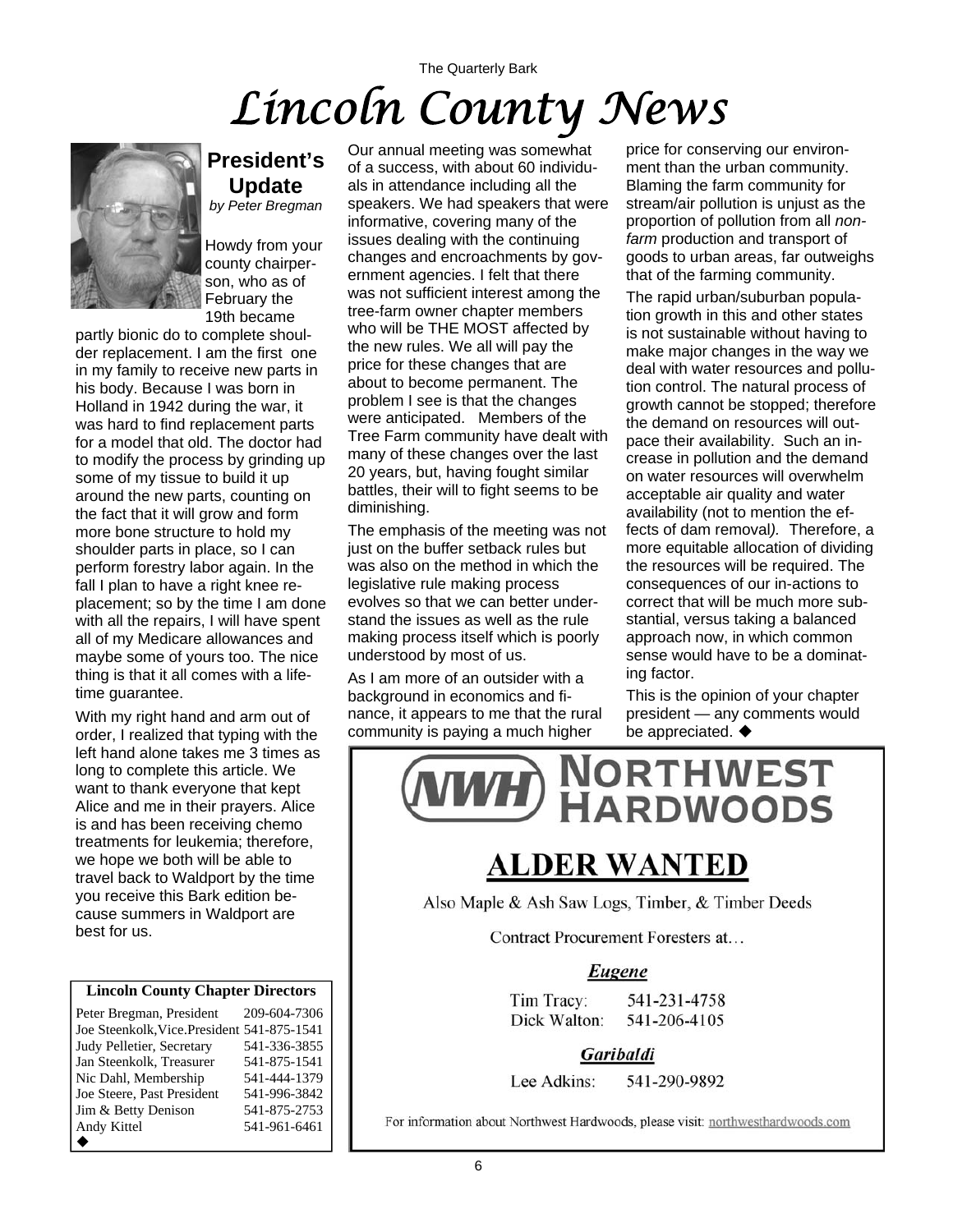### **Tree Farmer of the Year Tour Scheduled**

*by Judy Pelletier* 

We are excited to announce that Nic Dahl is the 2016 Lincoln County Tree Farmer of the Year. Nic has been diversifying and adding to his tree farm holdings over time, and he currently serves as our Membership chair. He is an example of young, up and coming tree farmers within OSWA. As co-owner of Dahl Disposal Service, Inc. of Toledo, Nic is the third generation to own the business, which celebrated its fiftieth year of service a couple years ago.

This Howdy Neighbor tour of his Lincoln County property will be on Saturday, August 20 and will include lunch. Because this will be our only tour this year, you will not want to miss it.

As always, our LC Chapter seeks new members. Please join the LC chapter for a great tour, great company and great food. For more information call Joe Steenkolk, 541-875- 1541 or Peter Bregman at 541-563- 6428 or 209-604-7306.

## **Lincoln County Seedling Sale**

*by Joe Steenkolk* 

Our annual seedling sale was held on March 5 in the 4-H building in Newport. When we first started our seedling sale 10+ years ago, it was in March, outside, on the corner of highways 101 and 20. We had no shelter except for a 10 x 10 canopy and the rain was coming horizontally. It was miserable for the first few years but we persevered — having it in the 4-H building the last few years has been so nice.

This year the city had informed us that there was a broken water line that would not be fixed, so the fairgrounds would be without water (the Saturday Market is also held at the fairgrounds), but they would provide port-a-potties. Fortunately, the water was fixed and we did have water.

The Quarterly Bark

We had a good variety of seedlings and native shrubs but it never fails, one of the first customers asked for Oregon Grape, which we did not have. Sales were very busy all morning but by afternoon, it slowed down considerably. We had many repeat customers and answered lots of questions on planting, best plants for shade, what kinds of soil, etc.

We would like to thank all the great help we had to make this annual event very successful, especially Joe Steere and his daughter Keri (who came all the way from Ashland, where she is attending school) who handled the purchase and transporting the bags and boxes to Newport and then taking back some extras to the cooler.  $\blacklozenge$ 



### **DISCOVER Our Interactive Website** www.forestseedlingnetwork.com

BUY/SELL SEEDLINGS · FIND VENDOR SERVICES & CONTRACTORS · VALUABLE RESOURCES

Seneca Sawmill Company<br>and<br>Seneca Sustainable Energy

**NOW BUYING** Douglas fir, Hem-fir Logs, Timber & Timberland, as well as Oregon Forest Biomass

#### **CONTACT**

Log and Biomass Buyer: Greg Willie Office (541) 461-6259 or Cell (541) 915-0631 Post Office Box 851 - Eugene, Oregon 97440

#### **FORESTLAND FOR SALE in OREGON & WASHINGTON**

We market forestland properties in western Oregon and Washington. Check www.WorldForestInvestment.com for the latest properties available under "Forestland for Sale" tab.

If you have a forestland property that you have considered selling; we offer free consultation and will come look at your land. If you are settling an estate, let us do the job of getting you the best price.

With 40 years of experience in forestry work, we can offer solutions from a practical forestry and financial standpoint.



Licensed Broker in Oregon and Washington. **Professional Forester** Mark.Willhite@juno.com 503-695-6419

Member: Society of American Foresters, Oregon Small Woodlands Association, Washington Farm Forestry Association, Forestland Owners Association, American Tree Farm System, and the Clackamas County Farm Forestry Association.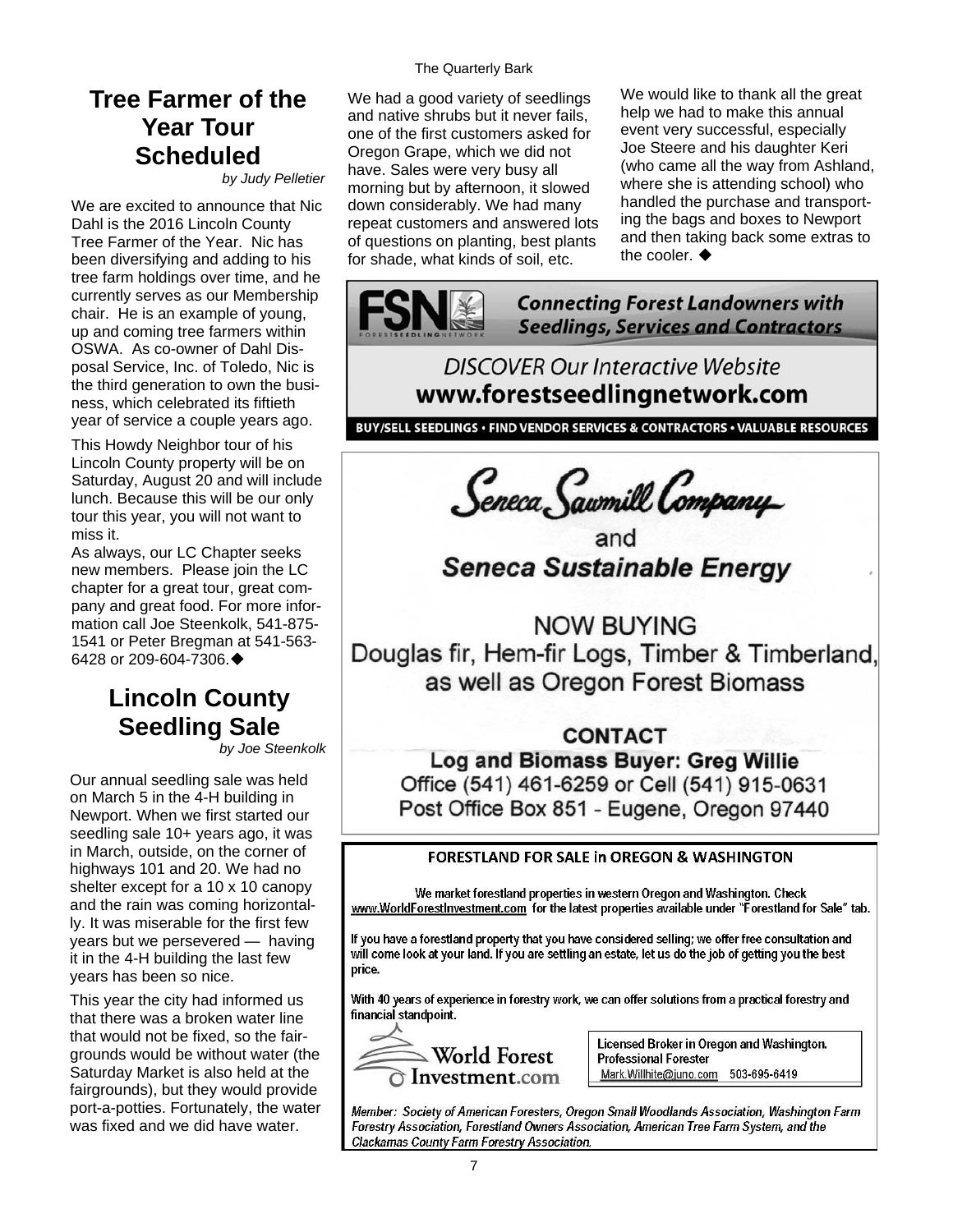# The Quarterly Bark *Benton County News*

### **Upcoming Tours in Benton County**

*By Roger Workman*

#### **Cedar Creek Family Forest Thursday, April 28, 3 - 5 pm**

Come meet BCSWA's newest member, Rob Blickensderfer and tour the Cedar Creek Family Forest, which he has owned since 1969.

The tour will illustrate how a mature, naturally regenerated small forest can be managed for family recreation, while engaging in low volume selective thinning to improve stand quality, and increase standing timber volume. We will be able to compare adjacent stands that have had minimal to no thinning.

Scott Ferguson of Trout Mountain Forestry will be on hand to discuss the selection process used for thinning on this property, and will actually be marking some trees to be cut.

Rob's education was in Engineering. We will be able to see a bridge he engineered and some modifications that he made to his bulldozer, to allow safer single handed yarding of logs.

The majority of this property is on a steep slope. We will be hiking up a skid road, so be prepared to do some vigorous climbing. Boots or hiking shoes are recommended.

Parking on site is very limited. We will carpool from the True Value (old grocery store, 1724 Main Street) parking lot in Philomath. Plan to be there at 2:45. We will leave soon after that.

#### **Corvallis Forest Tour Thursday, May 26, 1 - 4 pm**

Join Benton County Small Woodlands Association on a tour of the Corvallis Forest, which is part of the Corvallis Watershed.

The tour will be led by Mark Miller of Trout Mountain Forestry. Mark is a Consulting Forester known for his work with local municipal forests, and small-woodland owners.

The focus will be on forest management practices and objectives in the watershed. We will visit recent thinning and variable retention harvests that demonstrate the City's approach to balancing resource protection, habitat enhancement, and long-term sustainable management. We can also view management of some root rot infected areas.

We will be joined by Jennifer Ward, City of Corvallis Watershed Specialist. She will provide a broader look at the history of the watershed, how it fits into the City's larger water infrastructure, and other management activities around the watershed.

We will carpool from the Benton Co Extension office 4077 SW Research Way, Corvallis OR 97333. Please park to the side, or in back of the building. RSVP to Jody Einerson at [jody.einerson@oregonstate.edu](mailto:jody.einerson@oregonstate.edu) or 541-766-6750.

#### **Small-Scale Tractor Logging Thursday, June 30, 6 - 8 pm**

Join us for an evening discussion and demonstration of small-scale tractor logging by Dave Hibbs and John Westall. They have developed this program for the Clackamas Tree School and have offered to share some aspects of it with those who were unable to attend.

Dave and John will demonstrate some basics of using a farm tractor with a Farmi winch to harvest and yard logs. We will see synthetic rope being used instead of the traditional steel cable, and they will discuss the pros and cons.

This event will be held at Dave and Sarah's property on Airlie Rd. Parking is limited so we'll take a van from the former Albertson's parking lot at Kings and Circle in Corvallis, leaving promptly at 5:15 pm.

Directions: From Corvallis go north on Hwy 99W to the blinking light at Airlie Rd. Turn left onto Airlie Rd. and go 5.4 miles to a mailbox on your right with number 14200, between the intersections of Airlie Rd. with Berry Creek Rd. and Sauerkraut Rd. At the mailbox, turn left into the farm yard of Dave's neighbor and park under the fir trees next to the road. Watch for signs.

#### **BCSWA Summer Picnic & Tour Saturday, August 6, 12 noon**

Come and enjoy a potluck picnic with fellow small-woodland owners and friends. This year we will hold the picnic at Fort Hoskins Park, in the Kings Valley area. Drinks, plates and utensils will be provided.

Following the picnic we will make a short drive up the road to the Schmidt Family Forest, Hoskins property. There we will be able to walk off lunch and talk about forest management practices and points of interest on this past tree-farm-of-theyear property.

Directions: From Corvallis take Hwy 20 west to the Kings Valley Hwy 223. Turn right on Hwy 223 and go about 5 miles. Turn left on Hoskins Road. The entrance to the park is on the right about 1.8 miles from Hwy 223. $\blacklozenge$ 

#### **Benton County Chapter Board Members**

| President, Mike Albrecht           |                                                 | 541-752-4667 | mjalbrecht2052@gmail.com          |
|------------------------------------|-------------------------------------------------|--------------|-----------------------------------|
| Secretary, Laura Harmsen           |                                                 | 541-753-6719 | harmsen31@comcast.net             |
| Programs, Roger Workman            |                                                 | 541-619-3586 | workman919@gmail.com              |
| Treasurer, Greg Palmer             |                                                 | 541-424-3332 | gpalmr@aol.com                    |
| Co-chairs,                         | Nancy Hathaway                                  | 541-758-5510 | nancyhath@comcast.net             |
| TFOY Selection Karen Fleck-Harding |                                                 |              | karen@mrwc.net                    |
| Education, Rita Adams              |                                                 | 541-752-3324 | riadams@comcast.net               |
| <b>Education, David Ehlers</b>     |                                                 | 541-231-7094 | davidmehlers@gmail.com            |
| David Hibbs                        |                                                 | 541-737-6077 | david.hibbs@oregonstate.edu       |
|                                    | Membership & OSWA Rep, Marsha Carr 541-424-3882 |              | marshae.carr2@gmail.com           |
| Forest Deputy, Brent Iverson       |                                                 | 541-766-6237 | cell 541-740-4290 $\triangleleft$ |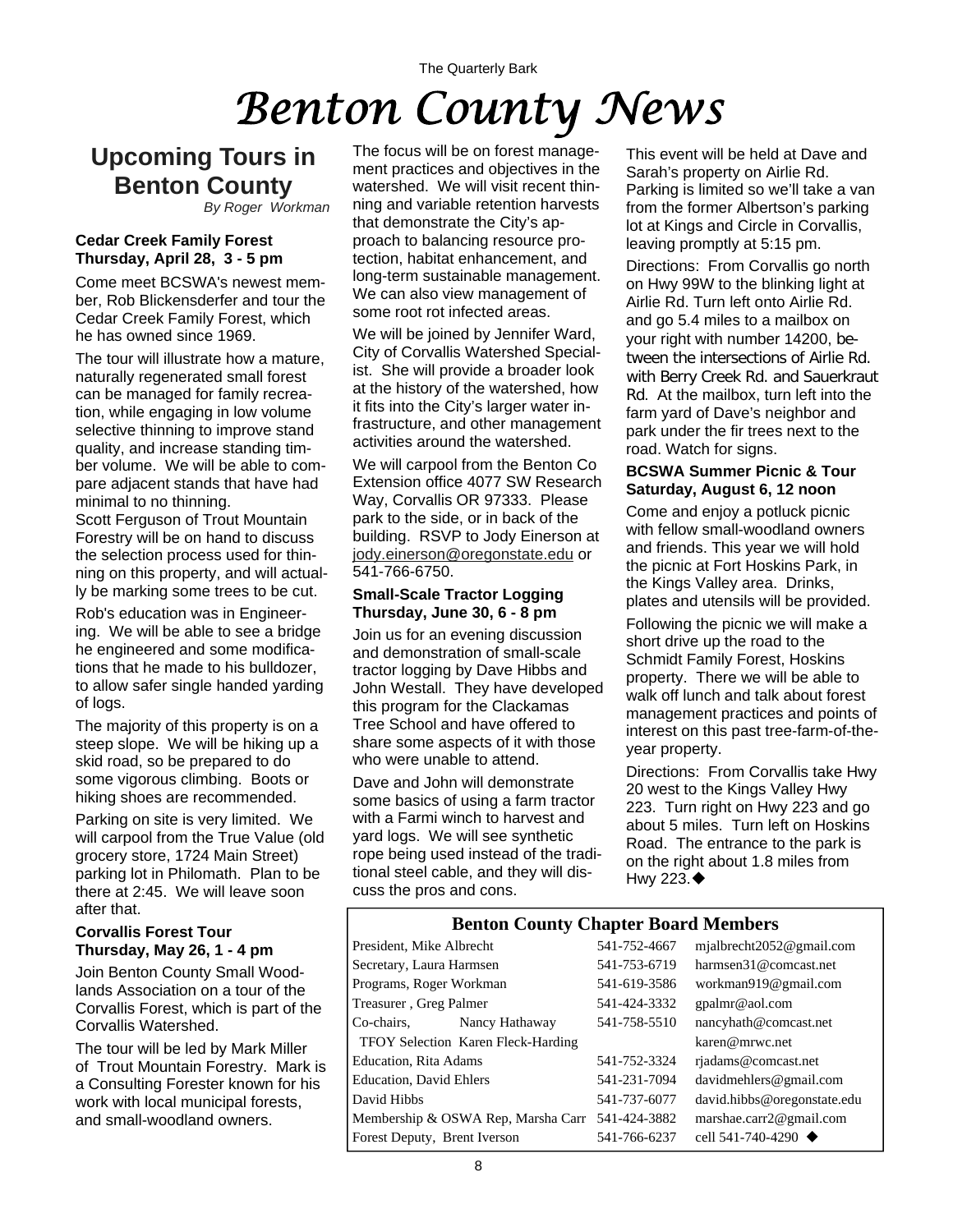### **Recent activities in Benton County**

*By John Westall*

**Annual Meeting**. The Benton County chapter held its annual meeting on Saturday, January 23, at the Beazell Memorial Forest Education Center with about 60 people attending. David Ehlers was elected to the Board, and chapter members were invited to consider serving on the Board. Jim James, Executive Director of OSWA, presented an OSWA update and encouraged members to attend the statewide OSWA Annual Meeting in Baker City, June 9-11, 2016.

The program was presented by Stephen Fitzgerald, Director of OSU Research Forests and Extension Specialist in Silviculture. The Research Forests comprise not only the McDonald-Dunn Forest familiar to those around Corvallis, but also other properties around the state. The mission of the Research Forests is complex: provide a venue for natural-resource research and education at OSU, as well as accommodate outreach education and recreation for the general public, with more than 145,000 visits per year. Revenues from timber harvests are used to support these activities in the forests as well as special research and instructional needs in the College of Forestry. Balancing this complex portfolio of interests is a large-scale version of what many smallwoodland owners do.

Stephen went on to describe a number of research projects in the forests that are often of interest to small-woodland owners. For example, he discussed a variety of silvicultural treatments, including twoage and multi-age management, various approaches to thinning and density management, tree growth in long rotations, and thinning of stands at age fifty to accelerate attainment of mature forest conditions (large trees and dead wood). The Research Forests is an interesting resource and living laboratory for understanding more about managing our forests.

**Logging Small Woodlands: Hiring and Contracting.** On February 10, the Benton and Linn chapters sponsored an informative, entertaining talk by Steve Bowers, OSU Extension Specialist in Timber Harvesting, on all aspects of managing a smallwoodland harvest. Steve covered an enormous number of details on selecting a logger, selecting a log buyer, purchase orders, and contract provisions. If you missed the meeting, many of these details are described in the excellent, newly revised Extension publication, Small -Scale Harvesting for Woodland Owners, EM 9129, which can be downloaded free from [https://](https://catalog.extension.oregonstate.edu/em9129) [catalog.extension.oregonstate.edu/](https://catalog.extension.oregonstate.edu/em9129) [em9129](https://catalog.extension.oregonstate.edu/em9129).

**Woodland Information Night.** The Benton and Linn County chapters alternate sponsorship of this annual event. This year's event was hosted by the Benton County chapter and held at the Corvallis - Benton County Public Library on March 1.

The first topic was the fire prevention rules in effect during fire season. John Westall gave a landowners perspective, showing how he uses the Oregon Department of Forestry's fire rules website, [http://](http://www.oregon.gov/ODF/Fire/Pages/Restrictions.aspx) [www.oregon.gov/ODF/Fire/Pages/](http://www.oregon.gov/ODF/Fire/Pages/Restrictions.aspx) [Restrictions.aspx](http://www.oregon.gov/ODF/Fire/Pages/Restrictions.aspx) to determine what fire rules are in effect at any time

and at any location. He also showed that having all of the fire fighting tools required for a harvest operation requires careful planning.

Bill Mahr, ODF Stewardship Forester for Benton County, then gave a summary of recent fire history, causes of fires, and rate of compliance with the fire rules. He showed that there is still plenty of room for improvement on private, non-industrial forestlands (that's us.) Bill handed out a packet of checklists that are very useful for anyone conducting a harvest or other operation during fire season. Bill concluded with a brief review of the process involved in the current revision of the riparian buffer rules There will be an opportunity for public review and input probably in the summer of 2016 with the rules going into effect in the fall of 2017.

Van Decker gave a quick up date on log prices showing that they are holding up for the time being.

Brad Withrow-Robinson followed up by describing some key resources in the fight against weeds. Several of these are posted at [http://](http://blogs.oregonstate.edu/treetopics/) [blogs.oregonstate.edu/treetopics/](http://blogs.oregonstate.edu/treetopics/) .

Brad recommended the PNW Weed Management Handbook, [http://](http://pnwhandbooks.org/weed/) [pnwhandbooks.org/weed/](http://pnwhandbooks.org/weed/) (particular ly Section K on forestry) as a comprehensive guide.

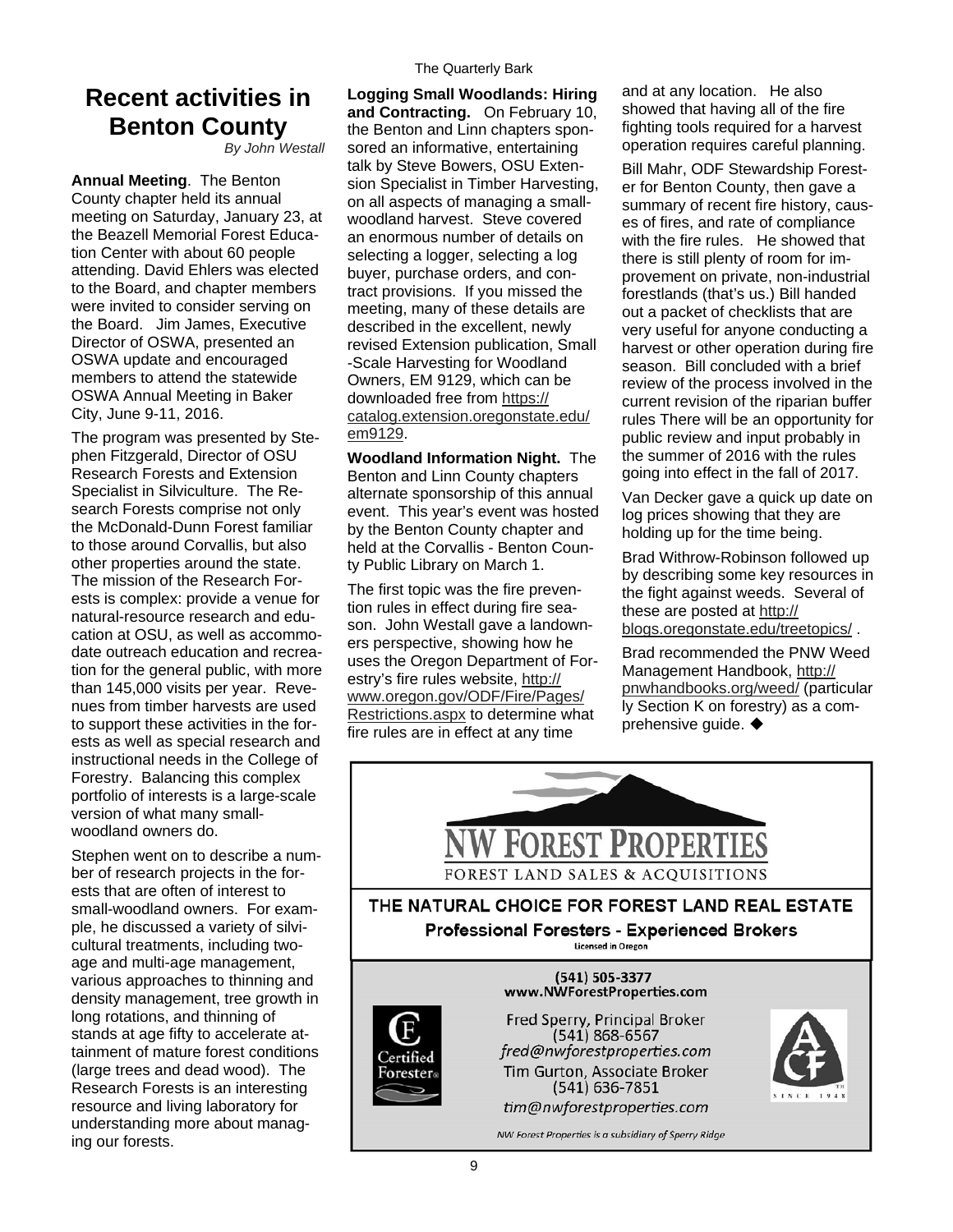# The Quarterly Bark *Linn County Chapter News*



### **President's Corner**

*by Jim Merzenich*

A symposium on Forest Health was held at OSU on Feb 16-17. The initial

presentations described the insect and disease agents, invasive pests, and climatic factors which affect forest health. Strategies to manage your forest in response to these factors were described on day two. Copies of the slide presentations can be found online *(*[http://](http://blogs.oregonstate.edu/2016foresthealth/presentations/) [blogs.oregonstate.edu/2016foresthe](http://blogs.oregonstate.edu/2016foresthealth/presentations/) [alth/presentations/](http://blogs.oregonstate.edu/2016foresthealth/presentations/) )and a videotape of this event will be available soon.

The biggest contributor to poor forest health is having over-stocked stands. Trees that have adequate room to grow will have less moisture stress and healthier canopies. Healthy trees are also more likely to survive bark beetle attacks and are less prone to disease agents. Precommercial and commercial thinning are the best treatments to maintain a healthy stand and reduce drought related mortality.

Spring rains encourage the growth of both your conifer seedlings and the weeds that compete with them for sunlight and water. Whether you

use herbicides or mechanical means, you should control competing vegetation now before the soil begins to dry out. Controlling grasses and weeds makes more moisture available to seedlings during the dry season. Seedlings can die from moisture stress even in wet summers when you don't control competing weeds. On our farm we spray a 5-foot diameter circle around each seedling for 2-3 years following planting. Weed control also reduces mortality caused by meadow voles.

Several events are planned to help our members manage their land and to learn what others are doing.

Wednesday, May 11, 6:30 - 8 pm. Plant ID class by Brad Withrow-Robinson at Waterloo Park. RSVP to Jody (contact info below) requested.

Saturday, May 14 , 10 am - 3 pm. Managing dry sites in the Willamette foothills (while fighting invasive species). This will be a walking tour of our Oak Basin Tree Farm south of Brownsville. We will discuss issues such as thinning fir and pine stands, species selection on dry sites, and oak restoration. Lunch and refreshments will be provided on this "Howdy Neighbor" tour. RSVP to Jody Einerson at 541-766-6750 or j[ody.einerson@oregonstate.edu](mailto:Jody.Einerson@Oregonstate.edu). From Hwy 228 in Brownsville, turn south on Washburn Street (aka Gap

| Linn County Officers       |                               |              |                        |  |
|----------------------------|-------------------------------|--------------|------------------------|--|
| President                  | Jim Merzenich                 | 541-466-5004 | jim@oakbasin.com       |  |
| Vice Pres                  | <b>Bill Bowling</b>           | 541-791-1370 | bill@artisanlight.com  |  |
| Secretary                  | Jonathan Christie             | 503-394-3192 | $christie@smt-net.com$ |  |
| Treasurer                  | Shirley Holmberg              | 541-259-3963 | vestis $3@$ gmail.com  |  |
| Past Pres                  | Mike Barsotti                 | 503-859-2993 | barsotti@wvi.com       |  |
| Director                   | <b>Larry Mauter</b>           | 805-400-8552 | osomauter3@att.net     |  |
| Director                   | Lee Peterman                  | 541-223-3935 | petey711@hotmail.com   |  |
| Director                   | Dan Thackaberry               | 541-258-5422 | farmerdan17@gmail.com  |  |
| Director                   | Henry Wolthuis                | 541-367-4764 | wolthuis2@comcast.net  |  |
| <b>Standing Committees</b> |                               |              |                        |  |
| Activities                 | Mary Brendle                  | 541-367-2845 | brendle@wildblue.net   |  |
|                            | Tree Farm/Yr Joe Holmberg     | 541-259-3963 | praediolum@yahoo.com   |  |
| Education                  | Fay Sallee                    | 541-451-5322 | sksallee@yahoo.com     |  |
|                            | Seedling Sale Bonnie Marshall | 503-769-6510 | bonnieym@wvi.com       |  |
| Scholarships Katie Kohl    |                               | 541-451-1734 | kohl@proaxis.com       |  |
| Linn Deputy                | Rodney David                  | 541-967-3950 | rdavid@linnsheriff.org |  |
|                            |                               | 800-884-3391 |                        |  |

Road.) Continue about five miles and turn left (east) on Northernwood Drive. Travel to the end of the paved road, stay left, follow signs.

June 9-11. OSWA statewide annual meeting in Baker County.

June or July TBD. Evening pole harvest tour and follow-up to our pole yard tour held in March.

July 30, 11 am - 2 pm. Summer picnic and potluck at Henry Wolthuis's place on Wiley Creek near Sweet Home.

August 20, 4 - 7:30 pm. TFOY tour at the Holmbergs. Joe and Shirley are the Linn County Tree Farmers of the Year for 2016. There will be a potluck picnic.

To receive updated messages on these and other events in Benton, Linn, and Polk counties subscribe to the *Woodland Compass* and *The Needle*. This e-mail service is provided by OSU Forestry Extension. To subscribe contact Jody Einerson ([jody.einerson@oregonstate.edu](mailto:jody.einerson@oregonstate.edu)) or call the Benton County Extension. Office (541 766-6750).

I look forward to seeing you at our next event. ♦

## **Linn County Annual Meeting**

*by Sherm Sallee* 

Every year on the third Saturday in January, Linn County Small Woodlands chapter holds its annual meeting. Again this year, it was held in Scio at the Odd Fellows Hall and about 75 people attended. We started the evening with a fantastic potluck from some of the greatest cooks in Linn County. Following the dinner, we were entertained by presentations from several of the 4- H forestry project youngsters. We found out what they had learned over the last year in their project. Also, they thanked us for the youth scholarships that the organization presented to them. Next, Katie Kohl read letters from our two college scholarship award winners telling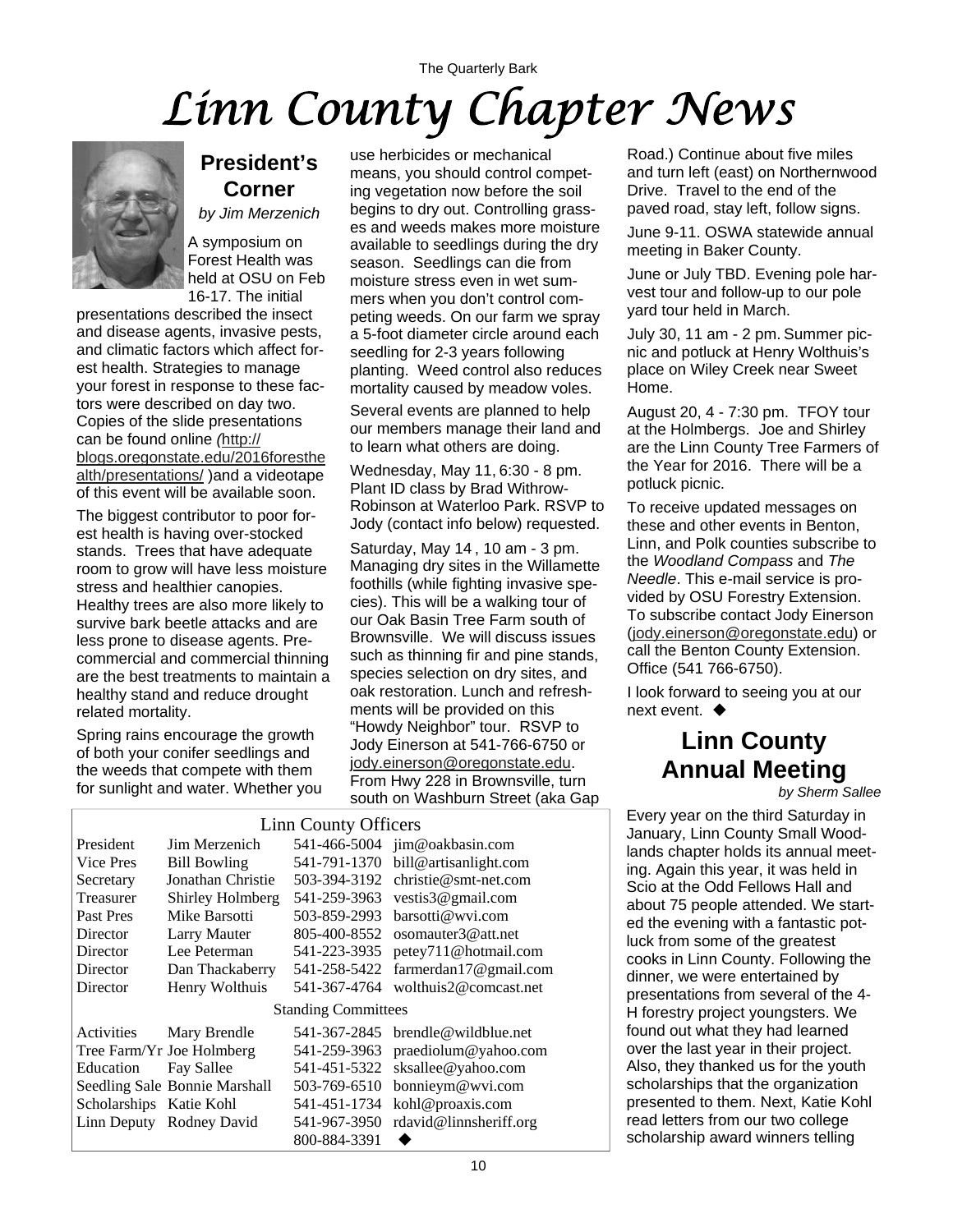how their educational year has proceeded. They also thanked the organization for the financial support provided to them this year.

Next, presentations about the upcoming seedling sale and goods from the woods event were made. This led into the first of several door prize drawings, always a very popular portion of the evening. Recipients were very happy with their prizes and thanked the donors for their generosity.

The business portion of the meeting covered a presentation from the treasurer and the minutes from the previous annual meeting. This was followed by election of the new directors and thanks given to the retiring directors. Bill Bowling was elected for a second 3-year term and is the vice president. New directors elected were Larry Mauter and Lee Peterman.

Jim James, OSWA Executive Director, gave a short presentation on the state of OSWA and the riparian rule changes that are coming from the board of forestry. Next, we honored our Linn County Tree Farmers of the Year Dave and Karen Bateman. We viewed a video taken on their tree farm and were able to ask them a few questions. Dave and Karen were presented special jackets from the organization. Nathan Adelman then discussed federal programs available to small woodland owners.

President Jim Merzenich recognized Mary Brendle for the significant efforts she has done for the chapter during her term as director. Mary has been instrumental in arranging many educational opportunities for the members. Jim also recognized Joe Holmberg for all his efforts in helping select tree farmer of the year candidates over the years.

President Jim Merzenich and Brad Withrow-Robinson, OSU Extension Forester, outlined 2016 activities for chapter members. They provided a handout list that includes tour and education opportunities. Please keep your calendar open for next year's annual meeting on the third

### **Linn County Seedling Sale 2016**

*by Sherm Sallee* 

The seedling sale event was held on February 6 at the Linn County Fairgrounds. The weather cooperated and the public turnout was very good. We sold over 6000 seedlings to about 200 different customers. Order sizes ranged from as few as a couple seedlings to over 300 seedlings.

As usual, we had outstanding help from many Linn County Small Woodland chapter members, 4-H members and parents, and college scholarship winners. Several of these folks helped on Friday before the sale to prepare the orders from customers that had pre-ordered and pre -paid. There were 110 of these preorders. Others helped on sale day to aid customers in selecting seedlings for their special needs, getting the seedlings to them and finally collecting the funds.

A special thank you goes to Lon and Laura Rankin, Don and Carol Cree, Mary Brendle and Jim Cota for picking up the seedlings from the nurseries and delivering them to the fairgrounds. Also, a very special thank you to Roy Stutzman for donating moist sawdust used to wrap the preorders. This year we had donations

of coast redwood seedlings from Plum Creek, Douglas-fir from Lon Rankin and Jim Merzenich and sword fern from Fay and Sherm Sallee.

Funds raised from this event are earmarked for use in the chapter's educational activities. The bulk of the money goes to cover college scholarships for Linn County students attending an Oregon school majoring in a natural resource field. Another portion of the funds is awarded to 4-H forestry students, recognizing their achievements over the previous year.

Mary Brendle, with the help of OSU Extension, arranged for 12 wood product vendor displays in conjunction with the seedling sale. This has proven to be a great addition to the seedling sale and provides an opportunity for local woodworkers to display and sell their products.

Next year's seedling sale/goods from the woods event is set for February 4, 2017. **We are looking for people who would like to serve on the seedling sale committee. If you have an interest in participating with the committee, please contact Fay or Sherm Sallee**. Information about seedling sale preorders will be available in November 2016. If you have any questions please contact: Fay or Sherm Sallee, [sksallee@yahoo.com](mailto:sksallee@yahoo.com). or 541- 451-5322



Saturday in January 2017. *Wood workers display products in conjunction with seedling sale.*